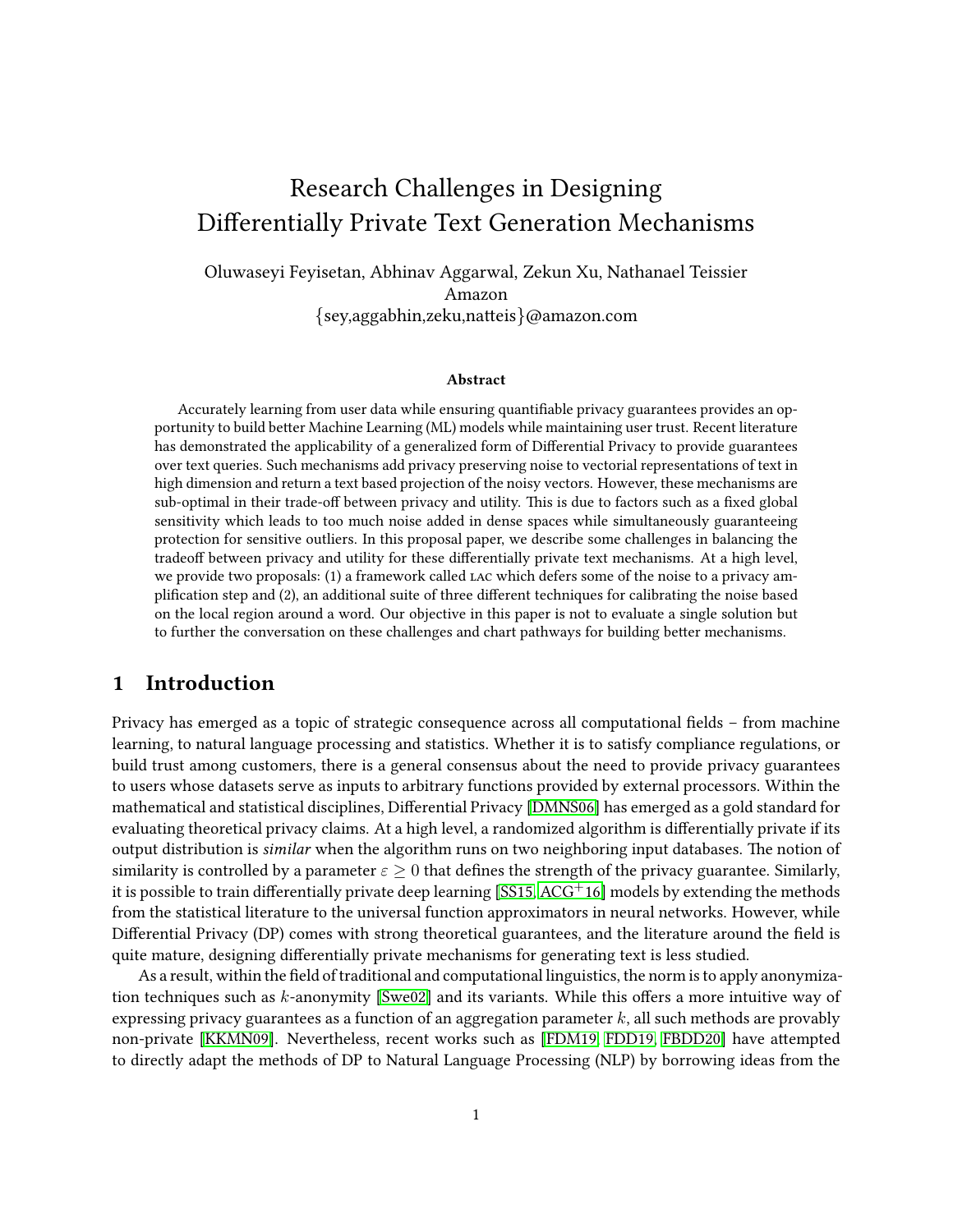privacy methods used for location data [\[ABCP13\]](#page-9-0). In DP, one way privacy is attained by adding 'properly calibrated noise' to the output of a mechanism [\[DMNS06\]](#page-11-0), or to gradient computations for deep learning  $[ACG<sup>+</sup>16]$  $[ACG<sup>+</sup>16]$ . The premise of such 'DP for text' methods is predicated on adding noise to the vector representation of words in a high dimensional embedding space, and projecting the noisy vectors back to the discrete vocabulary space.

Unlike statistical queries however, language generation comes with a unique set of problems. Consider a simple counting query where the objective is to return the number of people who exhibit a certain property x. The sensitivity of such a query is 1 since a new individual can only increase the count by 1. With text however, the sensitivity is much larger and is driven by the richness of the vocabulary, and how it is represented in the metric space under consideration. In this paper we propose strategies for increasing the utility of these 'DP for text' mechanisms by reducing the noise required while maintaining the desired privacy guarantees.

## 2 Privacy Implications and Threat Model

We consider a system where users generate training data (as text) which is then made available to an analyst. The analyst's utility requirement is to assess the quality of a downstream metric (e.g., ML model accuracy) derived from this data. The analyst therefore requires clear form access to the input data (e.g., for augmentation, aggregation, or annotation) to continuously improve downstream utility. In this model however – akin to a modular unit in the overall threat vector of  $[KMA<sup>+</sup>19]$  $[KMA<sup>+</sup>19]$  and specific model of [\[FBDD20\]](#page-11-4), it is possible that the analyst learns more information about the user e.g., their identity, or some property [\[WE18\]](#page-13-0), than is required to play their role of improving the utility metric. An example where textual data was used for re-identification can be seen with the AOL data release [\[BZH06\]](#page-10-1).

## 3 Challenges in Designing Private Text

Consider a set of n users, each with data  $x_i \in \mathcal{X}$ . Each user wishes to release up to m messages in a privacy preserving manner while maximizing the utility gained from the release of the messages. One approach is for each user to submit their messages  $(x_{i,1}\,,\ldots,x_{i,m})$  in clear form to a *trusted* curator. The curator then proceeds to apply a privacy preserving randomized mechanism  $\mathcal{R}(*)$  to the analysis  $\mathcal{A}(x)$  on the aggregated data. The privacy mechanism works by *injecting noise* to the results of the analysis. This technique corresponds to the curator model of DP [\[DMNS06\]](#page-11-0), however, it requires that the users trust the curator. This is the proposed approach for preserving privacy in the upcoming U.S. Census [\[Abo18\]](#page-9-1). The curator model results in high utility since noise is applied only once on the aggregated data; however, a parallel approach cannot be clearly drawn for private text synthesis.

Another theoretical approach is for each user to apply the encoding or randomizing mechanism  $\mathcal R$ :  $\mathcal{X} \to \mathcal{Y}^m$  to their data. The resulting  $n \cdot m$  messages  $(y_{i,1}, \ldots, y_{i,m}) = \mathcal{R}(x_i)$  for each user is then passed to the curator for analysis  $\mathcal{A}: \mathcal{Y}^* \to \mathcal{Z}$ . This corresponds to Local DP (LDP) [\[KLN](#page-11-6)<sup>+</sup>11], since each user randomizes their data *locally*. The model provides stronger privacy guarantees in the presence of an untrusted curator. However, it incurs more error than the curator model because it requires multiple local  $\mathcal{R}(x_i)$  transformations (as opposed to one by the trusted curator). As a result, it has mainly been successfully adopted by companies with large user bases (such as Microsoft [\[DKY17\]](#page-10-2), Google [\[EPK14\]](#page-11-7), and Apple [\[Tea17\]](#page-12-2)) which compensate for the error. The local model is more amenable for text [\[FDM19\]](#page-11-2) and the literature builds on this framework.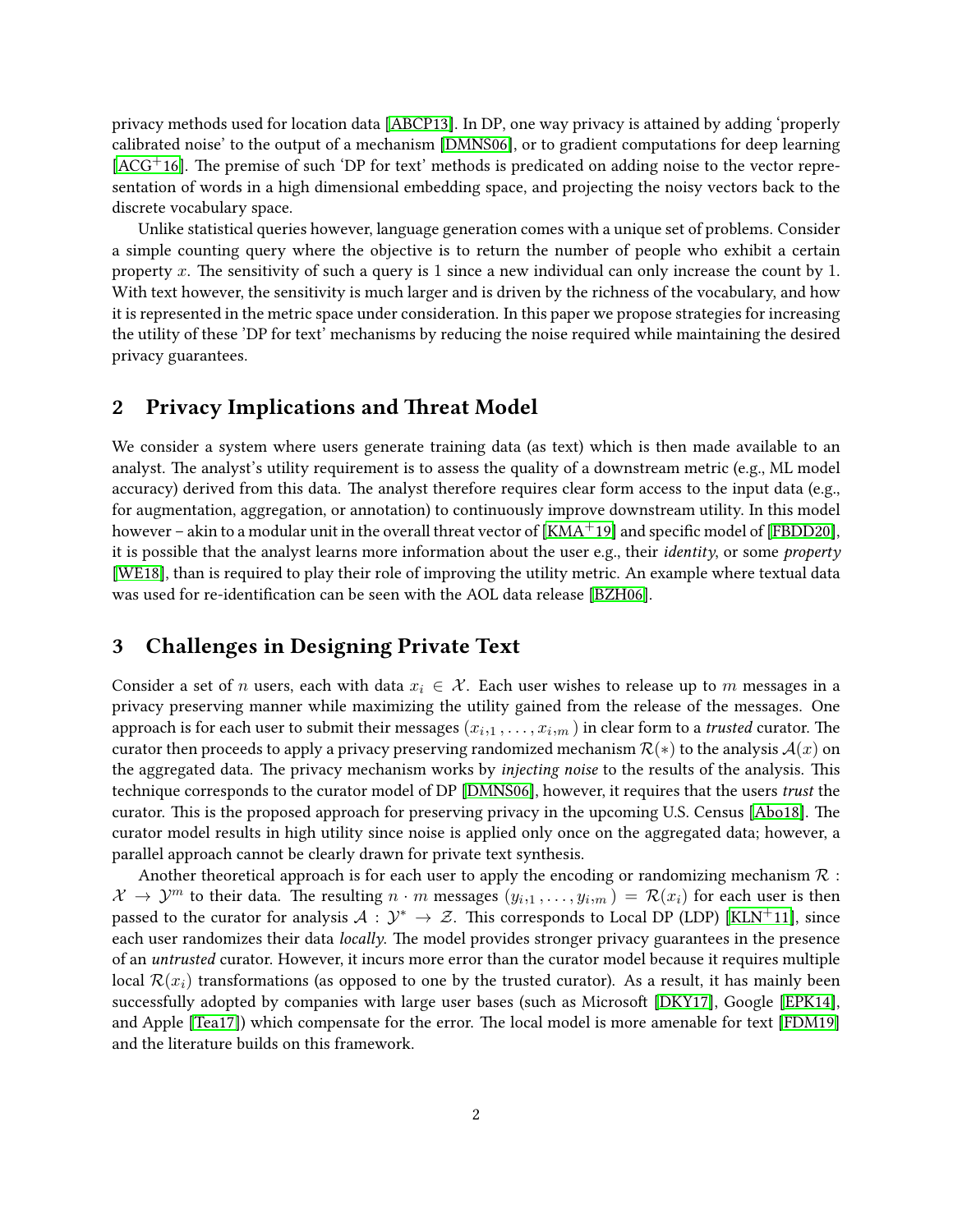The error accrued in the local model is exacerbated by the output range of the randomization function  $\mathcal{R}(x_i)$ . As an example, for one-bit messages (e.g., a coin flip) where  $f : \mathcal{X} \to \{0,1\}$ , the overall error goes down faster as the number of users increase, given the small output size of 2. Using a die roll with 6 outputs, the noise smooths out a bit slower. However, for analysis over vector representations of words  $f: \mathcal{X} \to \mathbb{R}^d$ , where d is the dimensionality of a word embedding model, and the number of words in the vocabulary could exceed thousands, the resulting analysis leads to far more noisy outputs. The noise (and by extension, the error) increases because of the DP promise, i.e., to guarantee privacy and protect all outliers, there must be a non-zero probability for transforming any given  $x$  to  $\overline{any}$  other  $x'.$  We loosely correlate this size of the output space with the *sensitivity* of the function  $f$ . Therefore, when the sensitivity is large, more noise is required to preserve privacy.

The challenge with designing privacy mechanisms for text stems from these aforementioned issues. We observe that unlike the natural distribution of values over the number line, the vector representation of words in an embedding space tends to be non-uniform. The distance between words carries information as to their semantic similarities, and as a result, there are sparse regions and dense regions. Conversely, the privacy guarantees from differential privacy extends to every word in the entire space (leading to the large noise required to ascertain worst-case protections). This problem is not unique to the text space, however, it has been better studied in the statistical privacy literature. For example, the theoretical sensitivity for computing the median of an arbitrary set of numbers is infinite, but, in most dataset scenarios, the sensitivity is smaller as values coalesce around the median [\[NRS07\]](#page-12-3). Similar considerations have also been explored in private release of graph statistics [\[BBDS13,](#page-10-3) [KNRS13\]](#page-12-4).

In this exploratory paper we examine these challenges from different lenses:

- 1. Can we reduce the noise by deferring additional privacy guarantees to other amplication mechanisms that do not require noise (e.g., sub-sampling, shuffling, k-aggregation have all been proposed in the literature [\[LQS12,](#page-12-5) [BEM](#page-10-4)<sup>+</sup>17]);
- 2. Can we re-calibrate the noise added such that it varies for every word depending on the density of the space surrounding the current word – rather than resorting to a single global sensitivity?

To address (1), we propose framing the private data release problem within the central DP [\[EFM](#page-11-8)+19] paradigm by recommending a generalized form of the ESA protocol of  $[BEM<sup>+</sup>17]$  $[BEM<sup>+</sup>17]$  which we denote as LAC. For  $(2)$ , we propose three different methods that can be adopted to directly reduce the noise: density modulated noise, calibrating the noise to data sensitivity, and truncating the noise using a variety of approaches.

We now give some preliminaries before expounding into the details of our proposals.

## 4 Preliminaries and Current Methods

Let  $\mathcal{X}^n$  be a collection of datasets from users. The Hamming distance  $d_H(x,x')$  between two datasets  $x,x'\in\mathcal{X}^n$  is the number of entries on which  $x$  and  $x'$  differ i.e.,  $d_H(x,x')=|\{i:x_i\neq x'_i\}|=\sum_{i=1}^{|\mathcal{X}|}|x_i$  $x'_i$ |. The datasets  $x, x' \in \mathcal{X}$  are adjacent (we denote this as  $x \sim x'$ ) if  $d_H(x,x') = 1$ .

**Definition 1** (Differential Privacy [\[DMNS06\]](#page-11-0)). A randomized algorithm  $A: \mathcal{X}^n \to \mathcal{Z}$  is  $\varepsilon$ -differentially private if for every pair of adjacent datasets  $x\sim x'\in\mathcal{X}^n$  and every  $\mathcal{Z}\subseteq Range(\mathcal{A}),$ 

$$
\Pr[\mathcal{A}(x) \in \mathcal{Z}] \le e^{\varepsilon} \Pr[\mathcal{A}(x') \in \mathcal{Z}].
$$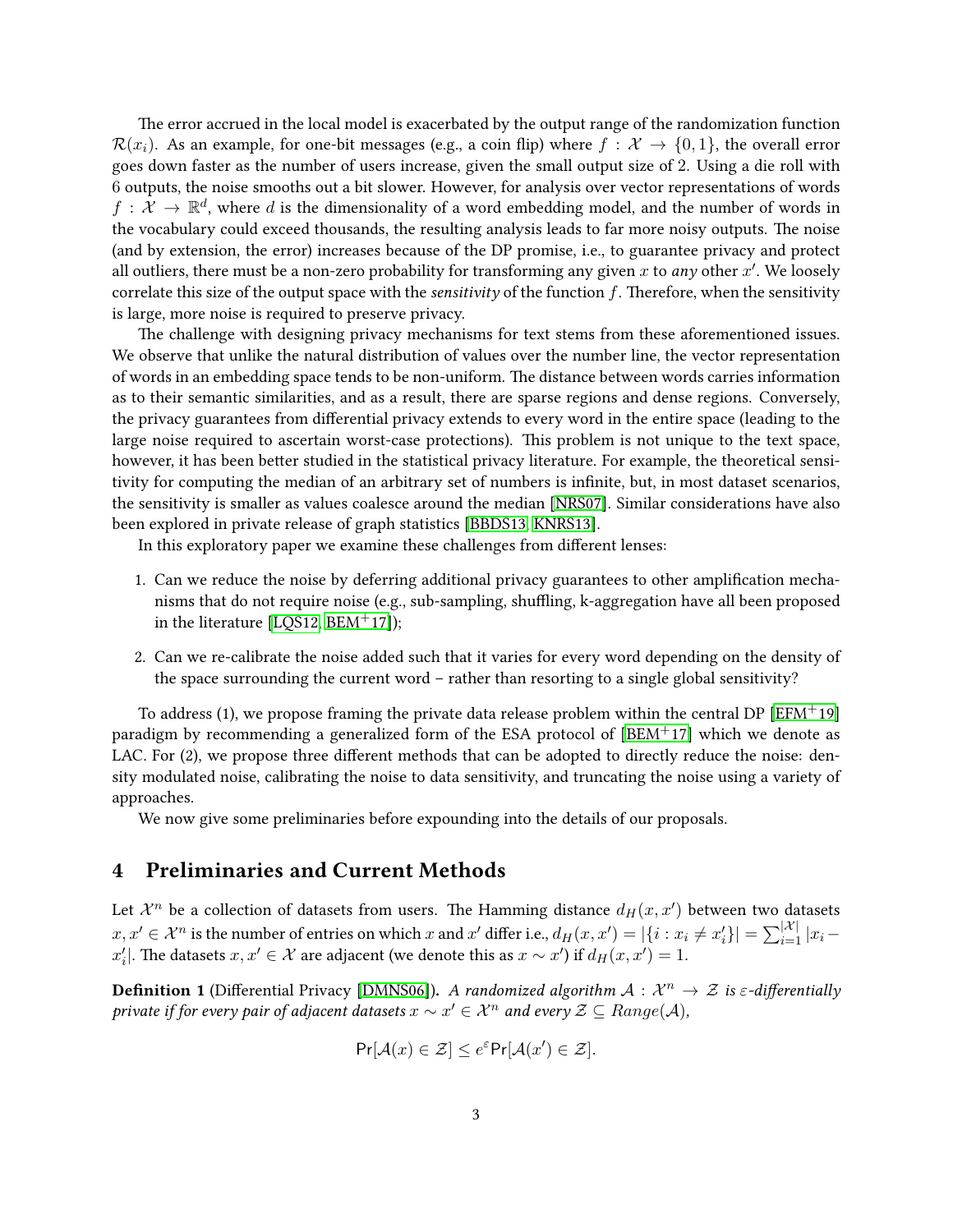

Figure 1: The LAC privacy mechanism consists of a local randomizer which adds the noise, a privacy amplication module and a curator that aggregates the data.

A DP algorithm protects a user by ensuring that its output distribution is approximately the same, whether or not the user was in the dataset used as an input to the algorithm. DP is usually achieved by applying noise drawn from a Laplace distribution scaled by the sensitivity of the analysis function.

Several pieces of research have demonstrated generalized DP (also known as  $d<sub>X</sub>$  privacy) for different metric spaces and distance functions [\[CABP13,](#page-10-5) [ABCP13,](#page-9-0) [CPS15,](#page-10-6) [FBDD20,](#page-11-4) [FDM19,](#page-11-2) [FDD19\]](#page-11-3). For example, [\[CABP13\]](#page-10-5) demonstrated how the Manhattan distance metric was used to preserve privacy when releasing the number of days from a reference point. Similarly, the Chebyshev metric (chessboard distance) was adapted to perturb the output of smart meter readings [\[WE18,](#page-13-0) [CABP13\]](#page-10-5) providing privacy with respect to TV channels being viewed. Further, the Euclidean distance was utilized by [\[ABCP13,](#page-9-0) [CPS15\]](#page-10-6) in a 2 dimensional coordinate system to privately report the location of users, and finally, [\[FDM19\]](#page-11-2) applied the Wasserstein metric in higher dimensions to demonstrate privacy preserving textual analysis using the metric space realized by word embeddings.

This work focuses on preserving privacy in high dimensional metric spaces equipped with the Euclidean metric. To achieve this form of metric differential privacy  $(d<sub>X</sub>$  privacy), using a corollary to the Laplace mechanism, noise is sampled from an  $n$ -dimensional Laplacian and added to the output of the desired mechanism.

## 5 Proposal 1: Deferred Amplification

Our mechanism starts with a protocol similar to the privacy strategy of the local model. Given a set of  $n$ users, each with m data submissions  $x_i \in \mathcal{X}$ . Each user applies the  $d_{\mathcal{X}}$  privacy mechanism  $\mathcal{L}: \mathcal{X} \to \mathcal{Y}^m$ to their data. The resulting  $n\cdot m$  messages  $(y_{i,1},\ldots,y_{i,m})=\mathcal{L}(x_i)$  for each user is then passed to the curator  $C: \mathcal{Y}^* \to \mathcal{Z}$ .

Our proposal includes an additional step that amplies the privacy guarantees. Between the local noise injection  $\mathcal{L}(x)$  and the curator analysis  $\mathcal{C}(y)$ , we introduce a privacy amplification step  $\mathcal{A}: \mathcal{Y}^* \to \mathcal{Y}^*$ which takes in the result of the message perturbations from all the users  $\mathcal{A}(\cup_{i=1}^n\mathcal{L}(x_i))$ , amplifies the privacy and outputs it to the curator.

To get an intuition on how lac can be used to improve utility while preserve privacy, consider the standard randomized response of [\[War65\]](#page-12-6). Given a bit  $b \in \{0,1\}$  and privacy parameter  $\varepsilon$ . To output a privatized bit  $\hat{b}$ , we set  $\hat{b} = b$  with probability  $p = \frac{e^{\varepsilon}}{1 + \varepsilon}$  $\frac{e^{\varepsilon}}{1+e^{\varepsilon}}$ , otherwise  $\hat{b}=1-b$ . To improve the utility of this mechanism, we need to increase  $\varepsilon$ . However, in the local model, an adversary can map the output  $\{\hat{b}_1,\ldots,\hat{b}_n\}$  to the *n* corresponding users. Therefore, the parameter *p* has to be close to  $\frac{1}{2}$  otherwise  $\hat{b} \approx b$  and the privacy guarantees are meaningless. Thus, to maintain the original (privacy) guarantees (while improving the utility), we need an additional mechanism that's different from the bit flipping noise addition. The desired property is such that the privacy guarantees are still meaningful when  $p \ll \frac{1}{2}$ .

In building composite DP algorithms, tools for *privacy amplification* are used to design mechanisms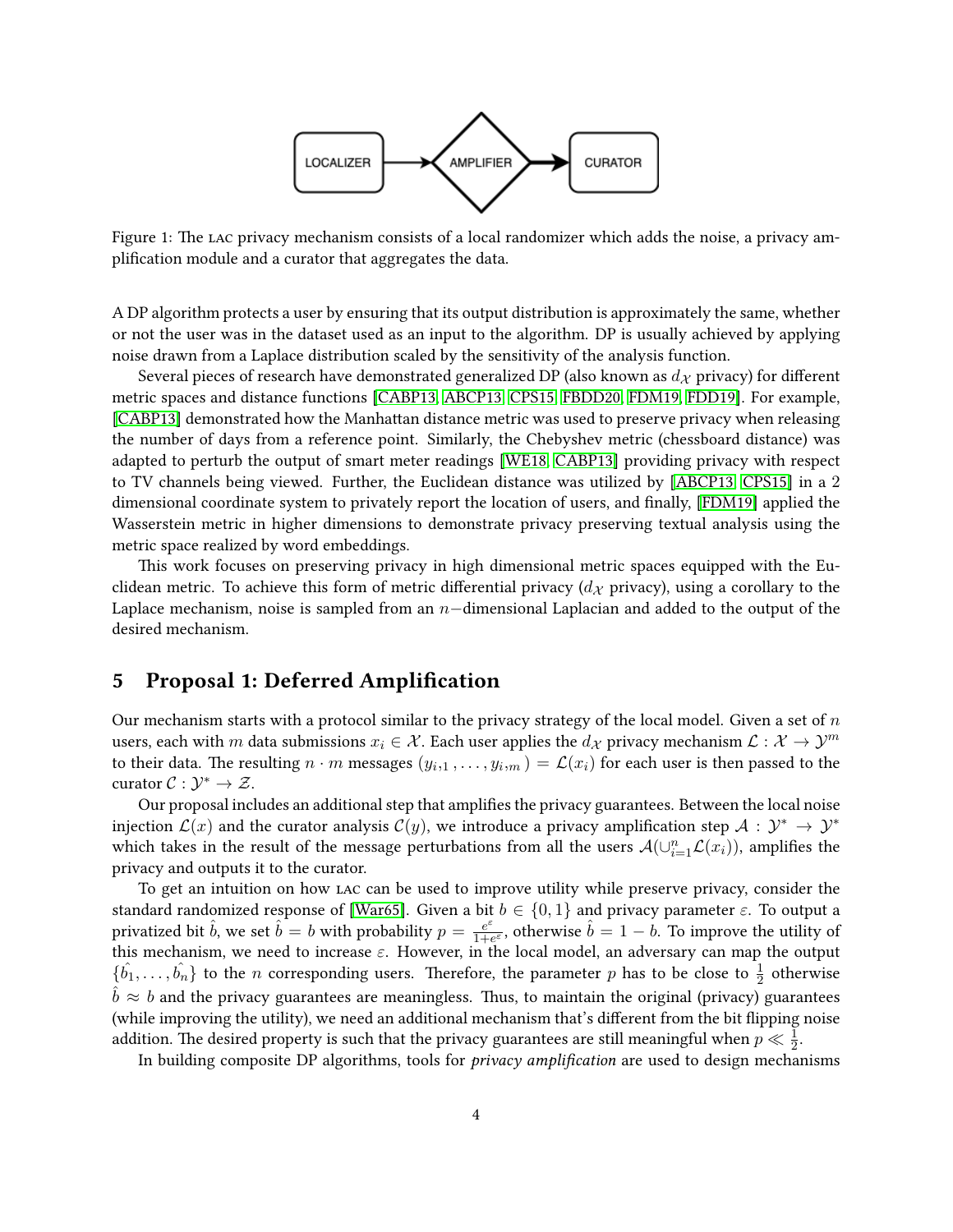Algorithm 1: Composite privacy mechanism

```
// Localizer
Input: word w \in \mathcal{W}, parameters m, for each n users
Output: word \hat{w} \in \mathcal{W}for i \in \{1, \ldots, m\} do
     Noise \eta \sim \text{Lap}(\Delta_f/\varepsilon)\phi = \phi(w) + \etarelease \hat{w}// Amplifier
Input: \tilde{M}ultiset \{\hat{w}_i\}_{i \in [n]}, outputs of randomizers
Output: Multiset \{\hat{w}_i\}_{i \in [n]}, uniform permutes of [n]
for i \in \{n-1, ..., 1\} do
     j \leftarrow random integer such that 0 \leq j \leq iexchange w_i and w_jrelease \{w\}// Curator
Input: Multiset \{y_i\}_{i\in[n]}, with y_i \in \mathcal{Y}Compute z = \mathcal{A}(y)release z
```
that provide additional guarantees than the initial privacy protocol.

Probably the most studied technique is privacy 'amplification by sub-sampling' [\[CM06,](#page-10-7) [KLN](#page-11-6)<sup>+</sup>11, [BBG18\]](#page-10-8), which states in its basic form that an  $\varepsilon$ -DP mechanism applied to a q fraction sub-sample of the initial population, yields an  $\varepsilon'$ -DP mechanism, where  $\varepsilon' \approx q \varepsilon$ . Other approaches such as [\[LQS12\]](#page-12-5) and [\[FDBD19\]](#page-11-9) have proposed augmenting sub-sampling with a k−anonymity parameter. Another class of amplication is by contractive iteration [\[FMTT18\]](#page-11-10) for privacy preserving ML models.

#### 5.1 Amplification Model Spotlight: The Shuffler

In this work, we highlight the *shuffle* mechanism [\[BEM](#page-10-4)<sup>+</sup>17, [EFM](#page-11-8)<sup>+</sup>19, [CSU](#page-10-9)<sup>+</sup>19, [BBGN19\]](#page-10-10) to amplify the privacy guarantees. While shuffling on its own offers no DP guarantees (unlike sub-sampling, which does), when combined with LDP, it has the advantage of maintaining the underlying statistics of the dataset by not 'throwing away' any of the data. The shuffler de-links data by masking its origin and confounding its provenance. For shuffling to be a viable amplification model, the Analyzer and Randomizer outputs must be amenable to shuffling, and not rely on any discriminating characteristics that link an individual to their contributions.

e pseudo-code in Alg. [1](#page-4-0) provides a high level overview of the composite privacy mechanism using a shuffler. Each user contributes their data which passes through a local privacy randomizer. The noisy outputs are then passed to a shuffler which permutes the order of the source of the perturbed data. The overall protocol P, thus, consists of  $(C, \mathcal{A}, C)$  and is modeled around the *Encode, Shuffle, Analyze* (ESA) architecture of [\[BEM](#page-10-4)+17].

In principle, shuffling can be implemented via multi-party computation (MPC), mixnets, running the shuffler on secure hardware or via a trusted third party [\[MSZ15,](#page-12-7) [CSU](#page-10-9)+19, [BEM](#page-10-4)+17, [ADK](#page-10-11)+19].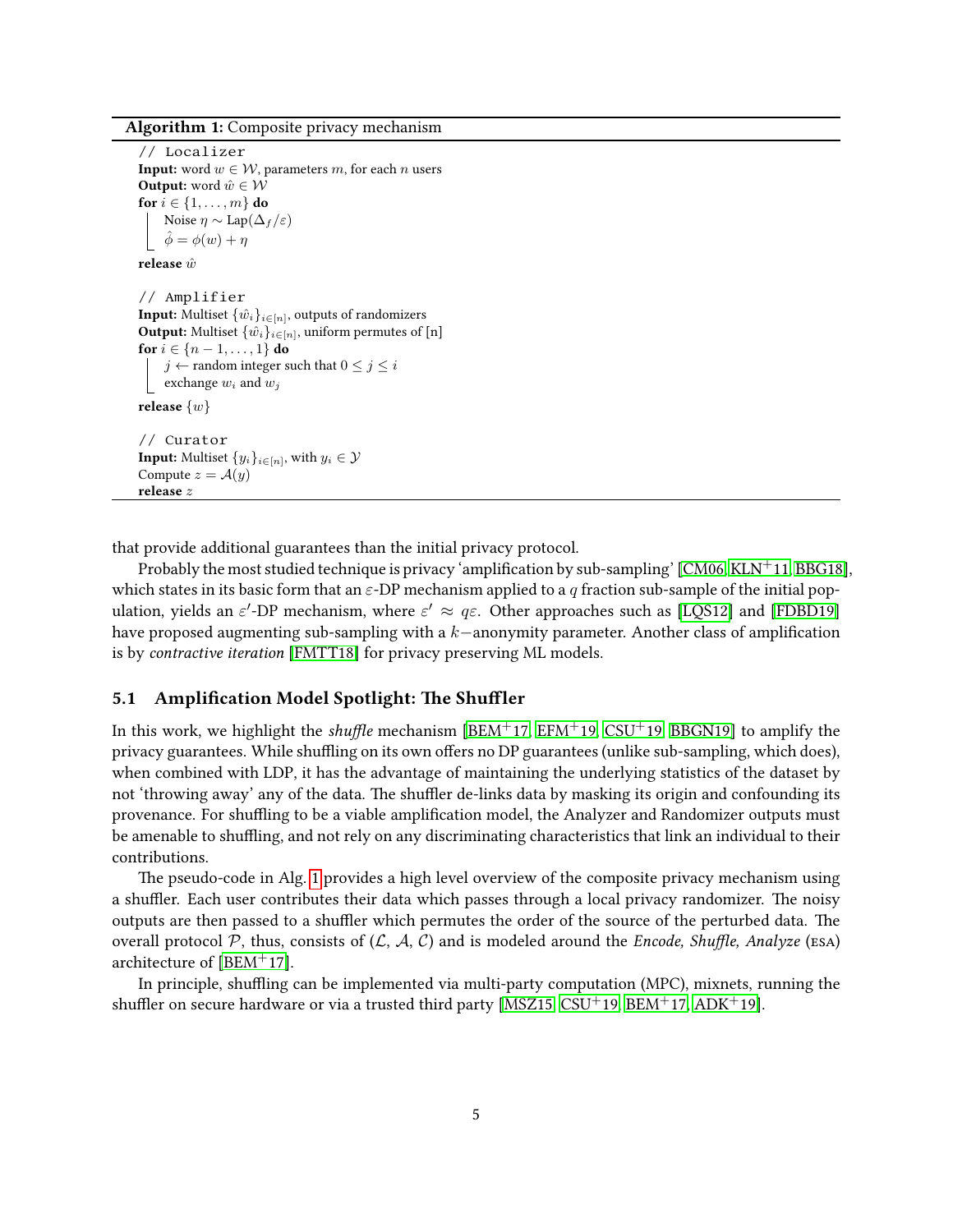### 5.2 Selecting a Privacy Amplication Model

We provide some high level proposals:

**Shuffler:** can be used to generate text that's fed into linear classifiers with high utility. For example, a mechanism that outputs a sentiment class based on private perturbed data can still yield high utility on user de-linked and shuffled data.

Sub-sampler: For other use cases such as personalization which require some form of user linked data, a sub-sampler can be used instead of a shuffler. This will be more suitable if the data is reasonably uniform (without outliers).

K-threshold: with randomized sub-sampling can be used for cases where the underlying data follows a long tail distribution such as for annotating data in crowdsourcing or training generalized ML models with user data.

## 6 Proposal 2: Improved Randomizers

The randomizer R is based on the  $d_{\mathcal{X}}$  metric privacy mechanism described by [\[FBDD20\]](#page-11-4) on word embeddings where the distance between word vectors is represented as the Euclidean metric. Alg. [2](#page-5-0) presents an overview of that mechanism. A similar mechanism was also proposed by [\[FDM19\]](#page-11-2), however, the distance metric was the Earth mover distance. Similarly, [\[FDD19\]](#page-11-3) extended the model to demonstrate preserving privacy using noise sampled from Hyperbolic space. The metric space of interest is as defined by word embedding models which organize discrete words in a continuous space such that the similar-ity in the space reflects their semantic affinity. Models such as WORD2VEC [\[MSC](#page-12-8)+13], GLOVE [\[PSM14\]](#page-12-9), and <code>FASTTEXT</code> [\[BGJM17\]](#page-10-12) create such a mapping  $\phi:\mathcal{W}\to\mathbb{R}^d,$  where the distance function is expressed as  $d: \mathcal{W} \times \mathcal{W} \to [0,\infty)$ . The distance  $d(w, w')$  between a pair of words is therefore given as  $\|\phi(w) - \phi(w')\|$ , where  $\|\cdot\|$  is the Euclidean norm on  $\mathbb{R}^d.$ 

```
Algorithm 2: Privacy Mechanism of [FBDD20]
  Input: string x = w_1w_2 \cdots w_\ell, privacy param \varepsilon > 0for i \in \{1, \ldots, \ell\} do
        Word embedding \phi_i = \phi(w_i)Sample noise N with density p_N(z) \propto \exp(-\varepsilon ||z||). Perturb embedding with noise \hat{\phi}_i = \phi_i + N.
        Discretization \hat{w}_i = \operatorname{argmin}_{u \in \mathcal{W}} ||\phi(u) - \hat{\phi}_i||Insert \hat{w}_i in ith position of \hat{x}.
  release \hat{x}
```
This mechanism however leads to sub-optimal accuracies due to a lack of uniformity in the embedding space. In particular, to achieve a certain level of privacy protection, the amount of noise is controlled by the worst-case word, which roughly corresponds to the word whose embedding is farther apart from any other word (i.e., the global sensitivity). Therefore, at a given level of  $\varepsilon$ , a unique word like *nudiustertian* will be perturbed similarly to a common word like  $drunk$  which has over 2,000 possible synonyms<sup>[1](#page-5-1)</sup>. To improve on this, we propose a variation of the original mechanism that can provide a fixed level of plausible deniability [\[BSG17\]](#page-10-13), measured in terms of the proxy statistics of [\[FBDD20\]](#page-11-4) with less noise, thus yielding more accuracy. In other words, the improved mechanisms should provide the same level of plausible deniability as the original mechanism, but under a larger value of  $\varepsilon$ . To achieve this goal, we propose three different strategies:

<span id="page-5-1"></span><sup>1</sup><https://www.mhpbooks.com/books/drunk/>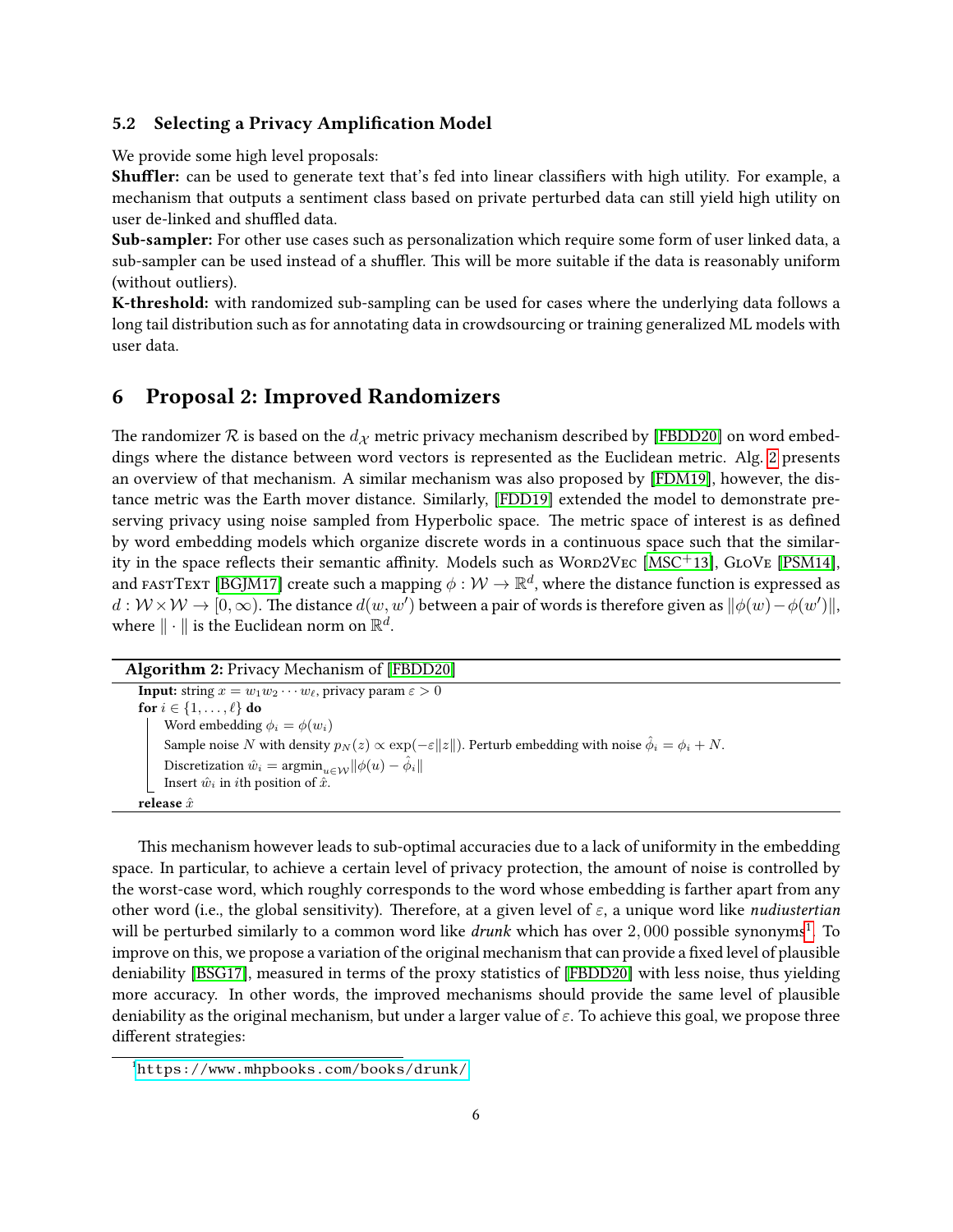- 1. Defining a prior over the word embeddings to account for the space variability.
- 2. Calibrating the injected noise to the local sensitivity of the metric space.
- 3. Adopting a truncated noise mechanism within an admissible region.

#### 6.1 Density-Modulated Noise

We observe that Alg. [2](#page-5-0) can be interpreted as an instance of the exponential mechanism [\[MT07\]](#page-12-10) together with a post-processing step (Alg. [2:](#page-5-0) Line 5). Further, noise sampling via the exponential mechanism assumes a base measure  $\mu(z)$  with a uniform distribution over the feasible range. Accordingly, line 3 of Alg. [2](#page-5-0) can be expanded as  $p_N(z)\propto \mu(z)\times \exp(-\varepsilon\|z\|).$  However, the distribution of words in  $\mathbb{R}^d$  is not uniform over the embedding space. As a consequence of Zipf's law, some words occur more frequently in a dataset and are surrounded by dense regions of similar words in the embedding space [\[Gab99\]](#page-11-11).

A natural way to "bias" an exponential mechanism without changing its privacy properties is to modulate it with a public "prior"  $\mu(z)$ . For example, such a prior can be constructed over a publicly available corpus such as Wikipedia or Common Crawl. The question we address in this section is whether we can design an appropriate, potentially unnormalized, prior such that the resulting exponential mechanism that samples from  $p_N(z) \propto \mu(z) \times \exp(-\varepsilon ||z||)$  provides more accurate answers than the original mechanism under similar privacy constraints. An important research challenge in this direction is that by incorporating this correction to improve accuracy, we might end up with a mechanism that is computationally hard to sample from.

To obtain a prior that will solve the non-uniformity in the privacy mechanism using a vanilla word embedding is to modulate the distribution by a prior that captures the distribution of words in  $\mathbb{R}^d$  induced by the word embedding. By introducing a prior that assigns high probability to dense areas of the embedding and low probability to sparse areas of the embedding, we can achieve the same level of plausible deniability statistics with smaller values of  $\varepsilon$ , hence, mitigating the worst-case effect that is observed in the unmodulated mechanism around sparse areas of the embedding.

One way to produce this prior measure  $\mu(z)$  is to take a kernel density estimator with Radial Basis Function kernels on the resulting embedding, i.e.,  $\mu(z)\propto \sum_{u\in\mathcal{W}}\exp\left(-\|z-\phi(u)\|^2/2\sigma^2\right)$  for some tuned variance  $\sigma^2$ . However, it is not immediately clear how to sample from the modulated mechanism that on input w has density  $p_N(z) \propto \mu(z) \times \exp(-\varepsilon ||z||)$  for  $\mu(z)$  defined above. Rather than sampling directly, we can either opt for an approximation to the distribution, or adopt indirect sampling strategies such as the Metropolis–Hastings algorithm [ $MRR$ <sup>+</sup>53, [Has70\]](#page-11-12).

Another observation is that we don't need to pay the cost of an expensive sampling every time we want to use the mechanism. Instead, by introducing the projection step of the sampled vector to the closest word embedding, we can represent the mechanism by a  $W \times W$  matrix containing the probabilities Pr[ $M(w)$  =  $w'$ ], where M is the complete mechanism. We can precompute and store these  $||W||^2$  probabilities and then use this matrix to define the output distribution every time we run the mechanism.

However, even though we can potentially make accuracy gains by incorporating the prior  $\mu$  that captures the distribution of words in  $\mathbb{R}^d$ , we need to assume that the attacker is an informed adversary [\[DMNS06\]](#page-11-0). Consequently, given that the adversary knows the prior (e.g., since the word embeddings are public), the attacker's objective is to determine the user's actual word  $w$ , given the output  $w'$  of the mechanism R. The probability that w is the word that generated w' is given by the posterior probability distribution: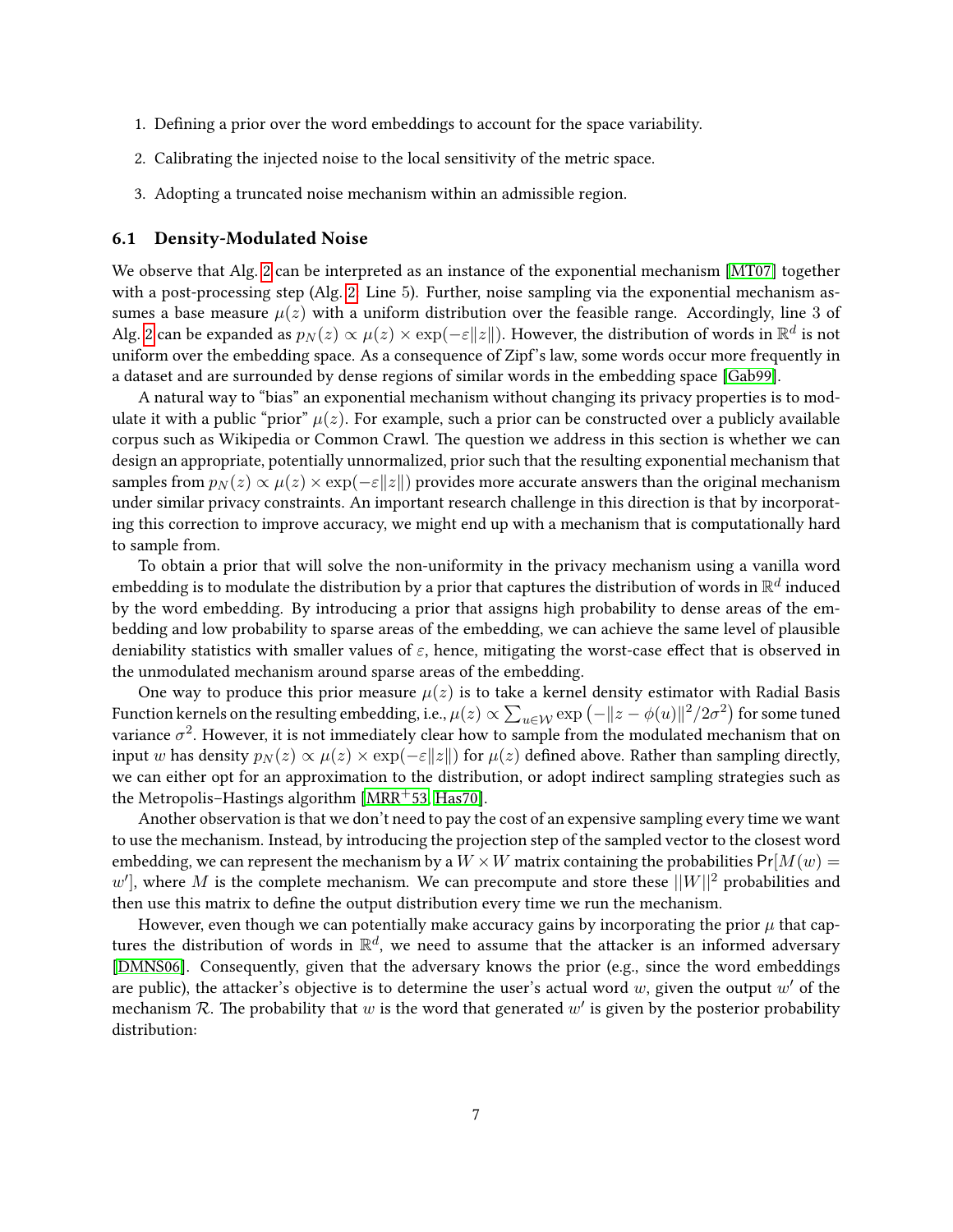$$
\Pr(w|w') = \frac{\mu(x) \cdot \Pr[\mathcal{R}(w) = w']}{\sum_{w \in \mathcal{W}} \mu(x) \cdot \Pr[\mathcal{R}(w) = w']}.
$$

The privacy objective is to protect against a Bayesian adversary that can perform an optimal inference attack  $[STT<sup>+</sup>12]$  $[STT<sup>+</sup>12]$  of the form:

$$
\hat{w} = \underset{\hat{w} \in \mathcal{W}}{argmin} \sum_{w \in \mathcal{W}} \text{Pr}(w|w') d(\phi(\hat{w}), \phi(w))
$$

where word  $\hat{w}$  is the adversary's inference given the output  $w'$  of the randomizer, when the original word is  $w$ , and  $d$  is the Euclidean distance between the word vectors.

#### <span id="page-7-2"></span>6.2 Calibrating Noise to Data Sensitivity

In the proof of [\[FBDD20\]](#page-11-4),  $\hat{w}$  is calibrated at the worst-case distance  $T$  from  $w$  and  $w'$  which is analogous to the global sensitivity. We can however, have a data dependent sensitivity definition over the metric space:

<span id="page-7-0"></span>**Definition 2** (Local sensitivity [\[NRS07\]](#page-12-3)). *The local sensitivity of a function*  $f: \mathcal{X}^n \to \mathbb{R}^d$  *is given for*  $x \sim x' \in \mathcal{X}$  as,

$$
\Delta_{\mathcal{L}_f} = \max_{x':d(x,x')=1} ||f(x) - f(x')||_1
$$

The local sensitivity of f with respect to x is how much  $f(x')$  can differ from  $f(x)$  for any x' adjacent to the input x (and not any possible entry x). We observe that the global sensitivity  $\Delta_{\mathcal{G}_f} = \max_x \Delta_{\mathcal{L}_f}(x)$ . However, a mechanism that adds noise scaled to the local sensitivity does not preserve DP as the noise magnitude can leak information [\[NRS07\]](#page-12-3). To address this, for example, [\[NRS07\]](#page-12-3) adds noise calibrated to a smooth bound on the local sensitivity. The noise is typically sampled from the Laplace distribution. Thus, if we consider  $\hat{w}$  at a distance  $0 < t < T$ , then the local sensitivity  $\Delta_{\mathcal{L}_f}$  is:

<span id="page-7-1"></span>
$$
\Delta_{\mathcal{L}_f}^{(t)} = \max_{w':d(w,w') \le t} \Delta_{\mathcal{L}_f}.\tag{1}
$$

However, for our rare word  $w =$  nudiustertian, the local sensitivity might still leak information on output  $\hat{w}$ . As a result, we can construct the smooth sensitivity  $\Delta_{\mathcal{S}_f}$  as a  $\hat{\beta}-$ smooth upper bound [\[NRS07\]](#page-12-3) on the local sensitivity. The desired properties of the bound include that:

$$
(1) \forall w \in \mathcal{W} : \Delta_{\mathcal{S}_f}(w) \ge \Delta_{\mathcal{L}_f}(w)
$$
  

$$
(2) \forall w, w' \in \mathcal{W} :
$$
  

$$
\Delta_{\mathcal{S}_f}(w) \le e^{\beta} \cdot \Delta_{\mathcal{S}_f}(w')
$$

Observe that the smooth bound is equal to the global sensitivity  $\Delta_{\mathcal{G}_f}$  when  $\beta = 0$ . Therefore, the smallest function  $\Delta_{\mathcal{S}_{f,\beta}^*}$  that satisfies the two stated properties is the smooth sensitivity of the underlying function  $f$  and can be stated as:

$$
\Delta_{\mathcal{S}_{f,\beta}^*}(w) = \max_{w':d(w,w') \leq t} (\Delta_{\mathcal{L}_f}(w') \cdot e^{-\beta d(w,w')})
$$

However, we cannot describe the local and smooth sensitivity this way since the local sensitivity con-struction in Def [2](#page-7-0) was defined for integer-valued metrics (such as the Hamming distance). To translate this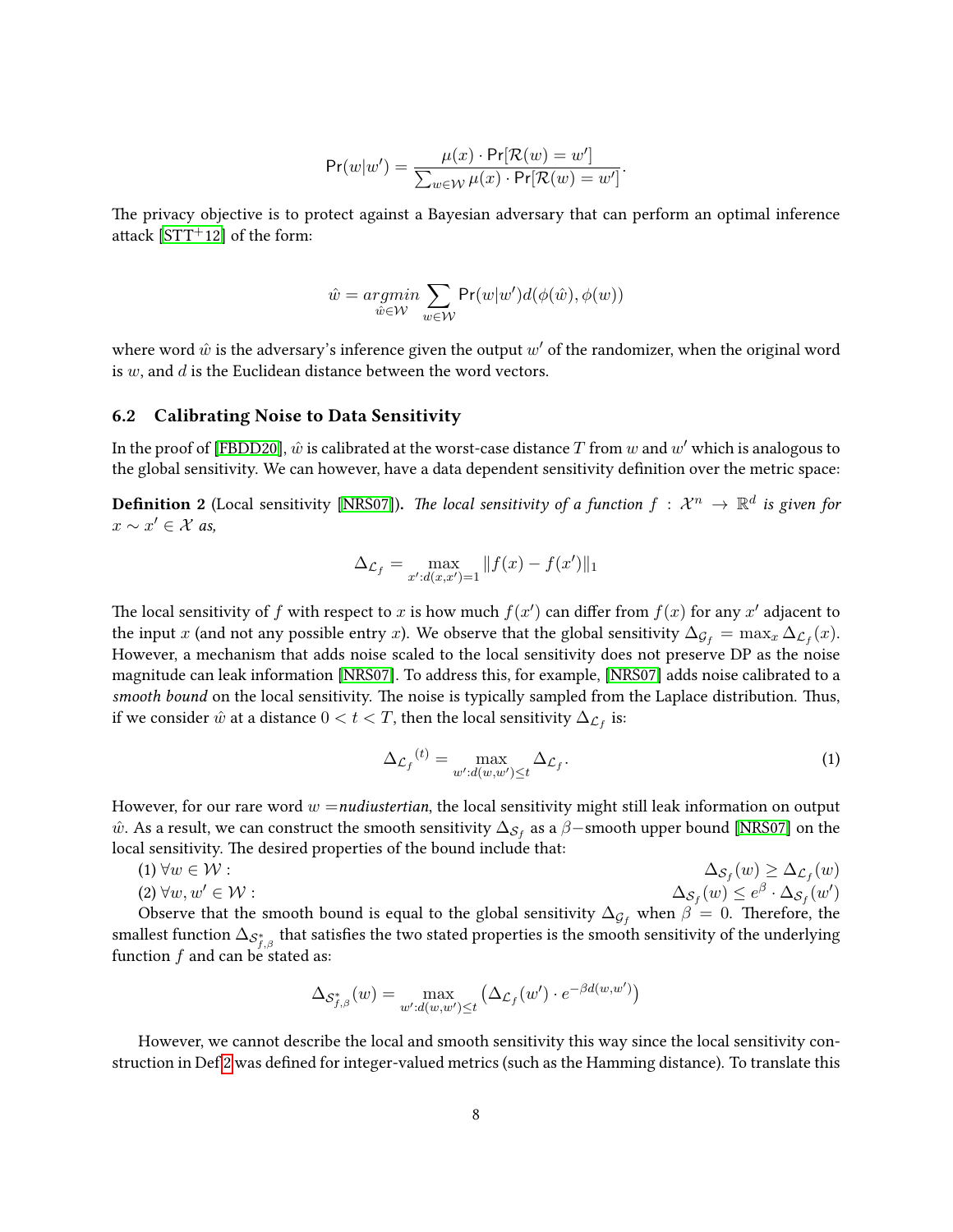to real-valued metrics as is required for  $d_x$ -privacy, we can adopt the approach of [\[LPP20\]](#page-12-13) for defining the local sensitivity in metric spaces.

First, we consider each word embedding vector as a point in some Banach space. A Banach space is a vector space with a metric that allows the computation of vector length and distance between vectors. For example, our n−dimensional Euclidean space of word embeddings, with the Euclidean norm is a Banach space.

Next, we observe from [\[KNRS13\]](#page-12-4) that the local sensitivity of a function is similar to its derivative (e.g., taking the limits in Eqn [1](#page-7-1) as  $t \to 0$ ). Therefore, the aim is to find an analog of a suitable derivative for continuous functions. One option is for the local sensitivity to be defined as the Fréchet derivative in Banach spaces. [\[LPP20\]](#page-12-13) described an approach for this and they demonstrated how to apply noise sampled from the Cauchy distribution to satisfy the DP guarantees. Additional research would be needed to explore the direct application of the method of local (and then smooth) sensitivity calibration to embedding spaces.

**Truncated Noise Mechanisms** The standard  $d<sub>x</sub>$ -privacy mechanisms were designed by borrowing ideas from the privacy methods used for location data [\[ABCP13\]](#page-9-0). One of the proposed approaches in that work was to truncate the mechanism to report only points within the limits of the area of interest. To achieve this, they define an 'acceptable area' of admissible points  $\mathcal{A}\subset\mathbb{R}^2$  (i.e., location privacy in  $2-d$ space) beyond which results are truncated to the closest point in  $A$ . Other truncation mechanisms have been explored in traditional DP including the truncated Laplacian [\[GDGK18\]](#page-11-13), and truncated geometric mechanism within the context of  $d<sub>x</sub>$ -privacy [\[CABP13\]](#page-10-5).

Designing a corollary for text based  $d_{\chi}$ -privacy requires an approach to setting the truncation bounds while maintaining the privacy guarantees. We identify 2 potential ways of achieving this: (1) Distance based truncation; and (2) K-nearest neighbor based truncation. To achieve (1) we can define a distance based limit similar to [\[ABCP13\]](#page-9-0). In this approach, a word can only get perturbed to words within the distance-defined admissible area  $A \in \mathcal{U}$ . The maximum distance  $\tau$  between a word and the farthest word in A is defined and fixed a-priori. To handle words that fall outside the noise limits, [\[ABCP13\]](#page-9-0) proposes a discretization step to select the closest word in A. Another option is for the mechanism to concentrate the probability of selecting a word to the admissible area  $A$ , while assigning a residual probability to satisfy the DP guarantee on the entire set U. Therefore, when the noise exceeds the distance  $\tau$ , a replacement is randomly drawn from the set  $U - A$ .

e downside of this approach is seen in regions of sharply varying density e.g., in the embedding space where one word has  $2,000$  synonyms which potentially fall within A and the rare word with no neighbors in  $A$ . Therefore to achieve (2) rather than having a fixed distance from each word, we can also define the (randomized) k–closest words as delineating our acceptable area. One potential benefit of this is, in dense spaces, we can select closer candidates while simultaneously guaranteeing that isolated words are replaced by one of their  $k$ −nearest neighbors regardless of how far off it is.

Implementing either of these mechanisms however come with their own set of challenges. For example, there isn't a direct way to set a maximum distance when drawing the multivariate laplacian noise that was proposed by [\[FBDD20\]](#page-11-4). One option will be to fix  $\tau$ , or the distance to the max randomized k as the local sensitivity described in Sec [6.2.](#page-7-2) Another option will be to rethink the entire design of the randomizers such that the noise is not added to the vector representation of the words, but to these  $\tau$  distances.

Connections to Related Work The traditional DP literature contains techniques to limit the privacy preserving noise added to a mechanism. Just as with the median example, these approaches take into consideration the actual dataset as opposed to the worst case guarantees of a possible theoretical construct. In one work, [\[NRS07\]](#page-12-3) introduced the notion of smooth sensitivity where a smooth upper bound on the local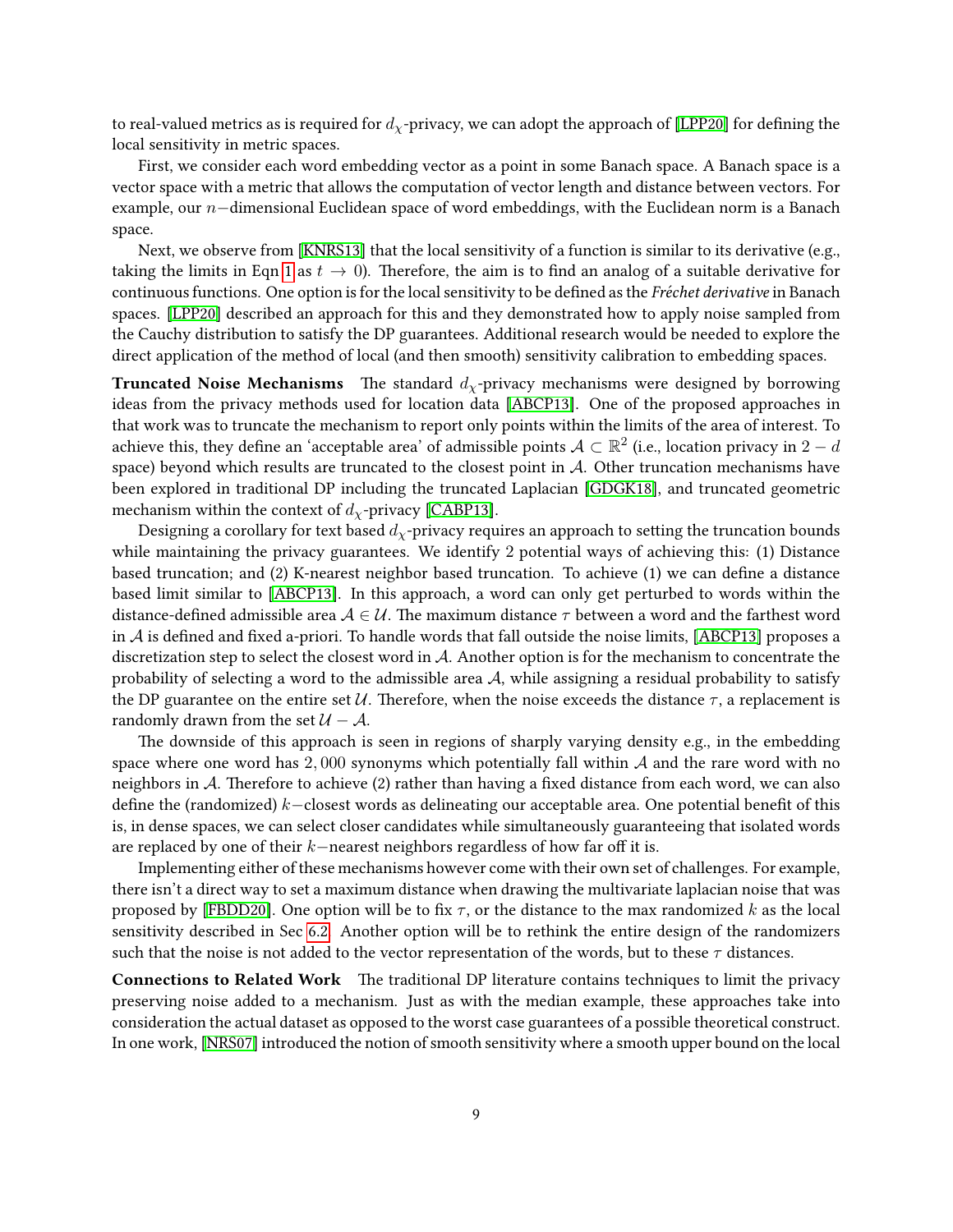sensitivity is used to determine how much noise is added. They demonstrated this method for privately computing the median of a dataset, and the number of triangles in a graph.

Similarly, [\[DL09\]](#page-10-14) introduced a paradigm called Propose-Test-Release (PTR) where: the algorithm proposes a bound on sensitivity, tests the adequacy of the bound on the given dataset, and halts if the sensitivity is too high. The PTR technique is connected to *robust statistics* which is concerned with outliers and rounding errors in a dataset [\[DS10\]](#page-11-14).

In related work, [\[KNRS13\]](#page-12-4) extended the notion of limiting the noise for private graph analysis where the degree bound (a function of the number of nodes in the graph) can be arbitrary. To achieve this, they set a D bound on the graph which aims to keep the sensitivity low while retaining as large a fraction of the graph as possible. Similarly within the context of graphs (specifically, social networks), [\[BBDS13\]](#page-10-3) introduce the idea of restricted sensitivity without setting a bound on the degree of the graph. Instead, they define a hypothesis (a subset of all possible datasets) over which they compute the sensitivity.

These all describe principled approaches to limit the magnitude of noise applied to a privacy preserving mechanism in the contexts of statistical and graph analysis by redefining the sensitivity that controls the noise. As opposed to the reviewed techniques, our representations are within a metric space defined by word embeddings. The sensitivity is therefore described over the vocabulary of the embeddings. Therefore, unlike statistical analysis where releasing noisy counts still contains informative value, adding noise to word representations, can result in a rapid degradation of utility.

## 7 Conclusion and Future work

In this proposal paper, we surveyed some of the challenges of building differentially private mechanisms for generating text based on word embeddings. We investigated approaches built on the  $d<sub>x</sub>$ -privacy framework in Euclidean space. The core issues stem from the non-uniformity of the metric space defined by embeddings and the need to provide worst case guarantees for outliers as required by differential privacy. This necessitates a large amount of noise thus leading to utility impacts on downstream tasks that rely on the generated text as input features.

Our approach was to explore the resulting utility issues from different perspectives: first, considering methods of reducing the required noise by deferring additional guarantees to other privacy amplication mechanisms that do not require noise (such as shuffling). We then proposed three ways to reduce the needed noise by accounting for the density around the word under consideration. These included introducing a prior, re-calibrating the noise, or truncating the noise. In future work, we plan to explore these approaches in detail and provide a study on what works, when it works, and why. Our aim is to provide a principled approach to studying these mechanisms in order to accelerate the research and drive adoption.

## References

- <span id="page-9-0"></span>[ABCP13] Miguel E Andrés, Nicolás E Bordenabe, Konstantinos Chatzikokolakis, and Catuscia Palamidessi. Geo-indistinguishability: Differential privacy for location-based systems. In ACM CCS, pages 901–914. ACM, 2013.
- <span id="page-9-1"></span>[Abo18] John M Abowd. The US census bureau adopts differential privacy. In Proceedings of the 24th ACM SIGKDD International Conference on Knowledge Discovery & Data Mining, pages 2867– 2867. ACM, 2018.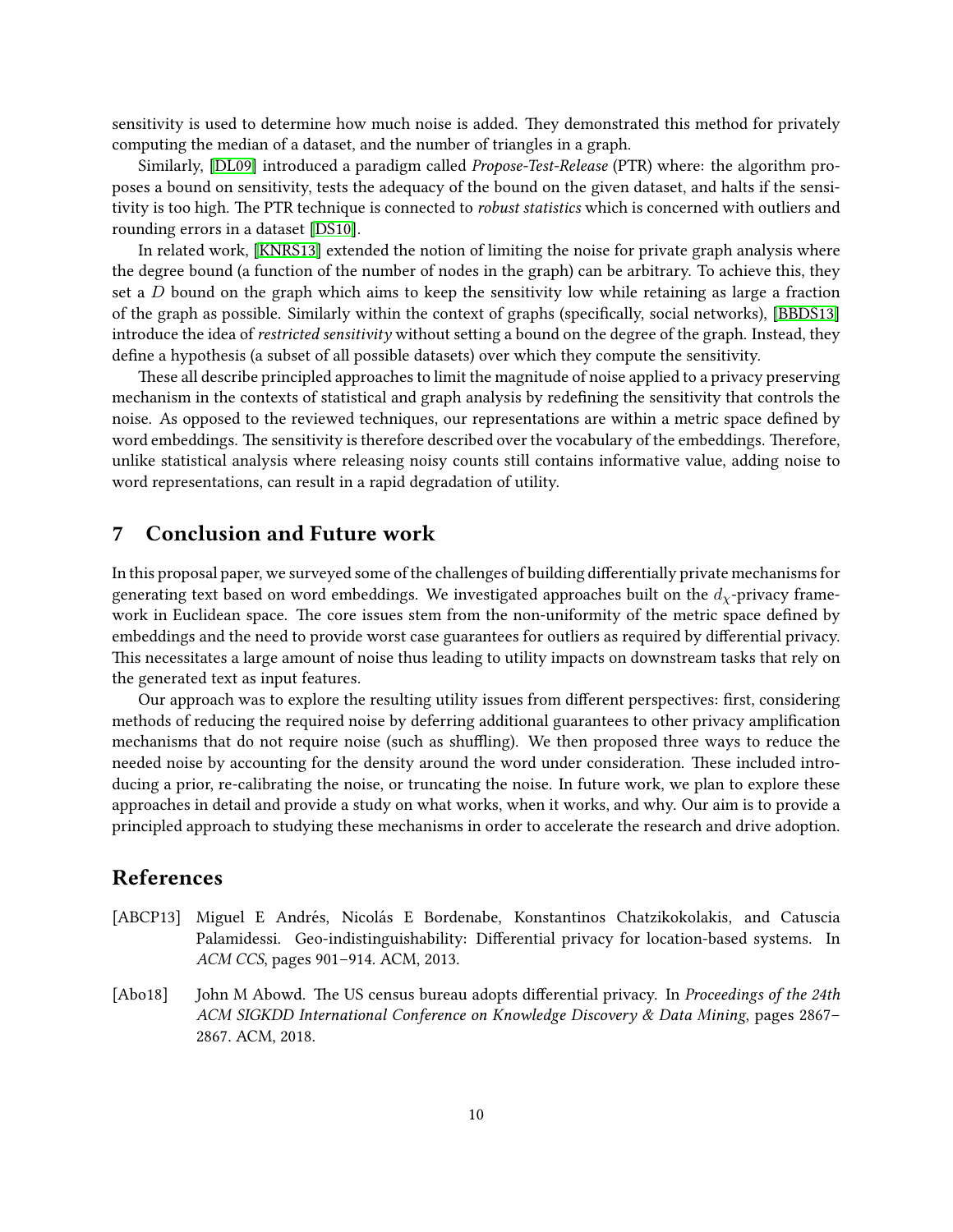- <span id="page-10-0"></span>[ACG+16] Martin Abadi, Andy Chu, Ian Goodfellow, H Brendan McMahan, Ilya Mironov, Kunal Talwar, and Li Zhang. Deep learning with differential privacy. In ACM SIGSAC CCS, pages 308-318. ACM, 2016.
- <span id="page-10-11"></span>[ADK+19] Joshua Allen, Bolin Ding, Janardhan Kulkarni, Harsha Nori, Olga Ohrimenko, and Sergey Yekhanin. An algorithmic framework for differentially private data analysis on trusted processors. In Advances in Neural Information Processing Systems, pages 13657–13668, 2019.
- <span id="page-10-3"></span>[BBDS13] Jeremiah Blocki, Avrim Blum, Anupam Datta, and Or Sheffet. Differentially private data analysis of social networks via restricted sensitivity. In ITCS, pages 87–96. ACM, 2013.
- <span id="page-10-8"></span>[BBG18] Borja Balle, Gilles Barthe, and Marco Gaboardi. Privacy amplication by subsampling: Tight analyses via couplings and divergences. In Advances in Neural Information Processing Systems, pages 6277–6287, 2018.
- <span id="page-10-10"></span>[BBGN19] Borja Balle, James Bell, Adrià Gascón, and Kobbi Nissim. The privacy blanket of the shuffle model. In CRYPTO, pages 638–667. Springer, 2019.
- <span id="page-10-4"></span> $[BEM<sup>+</sup>17]$  Andrea Bittau, Ulfar Erlingsson, Petros Maniatis, Ilya Mironov, Ananth Raghunathan, David Lie, Mitch Rudominer, et al. Prochlo: Strong privacy for analytics in the crowd. In SOSP, pages 441–459. ACM, 2017.
- <span id="page-10-12"></span>[BGJM17] Piotr Bojanowski, Edouard Grave, Armand Joulin, and Tomas Mikolov. Enriching word vectors with subword information. TACL, 5, 2017.
- <span id="page-10-13"></span>[BSG17] Vincent Bindschaedler, Reza Shokri, and Carl A Gunter. Plausible deniability for privacypreserving data synthesis. VLDB Endowment, 10(5):481–492, 2017.
- <span id="page-10-1"></span>[BZH06] Michael Barbaro, Tom Zeller, and Saul Hansell. A face is exposed for AOL searcher no. 4417749. New York Times, 9(2008):8, 2006.
- <span id="page-10-5"></span>[CABP13] Konstantinos Chatzikokolakis, Miguel E Andrés, Nicolás Emilio Bordenabe, and Catuscia Palamidessi. Broadening the scope of differential privacy using metrics. In PETS, 2013.
- <span id="page-10-7"></span>[CM06] Kamalika Chaudhuri and Nina Mishra. When random sampling preserves privacy. In Annual International Cryptology Conference, pages 198–213. Springer, 2006.
- <span id="page-10-6"></span>[CPS15] Konstantinos Chatzikokolakis, Catuscia Palamidessi, and Marco Stronati. Constructing elastic distinguishability metrics for location privacy. PETS, 2015.
- <span id="page-10-9"></span>[CSU+19] Albert Cheu, Adam Smith, Jonathan Ullman, David Zeber, and Maxim Zhilyaev. Distributed differential privacy via shuffling. In Annual International Conference on the Theory and Applications of Cryptographic Techniques, pages 375–403. Springer, 2019.
- <span id="page-10-2"></span>[DKY17] Bolin Ding, Janardhan Kulkarni, and Sergey Yekhanin. Collecting telemetry data privately. In NeurIPS, 2017.
- <span id="page-10-14"></span>[DL09] Cynthia Dwork and Jing Lei. Differential privacy and robust statistics. In *STOC*, volume 9, pages 371–380, 2009.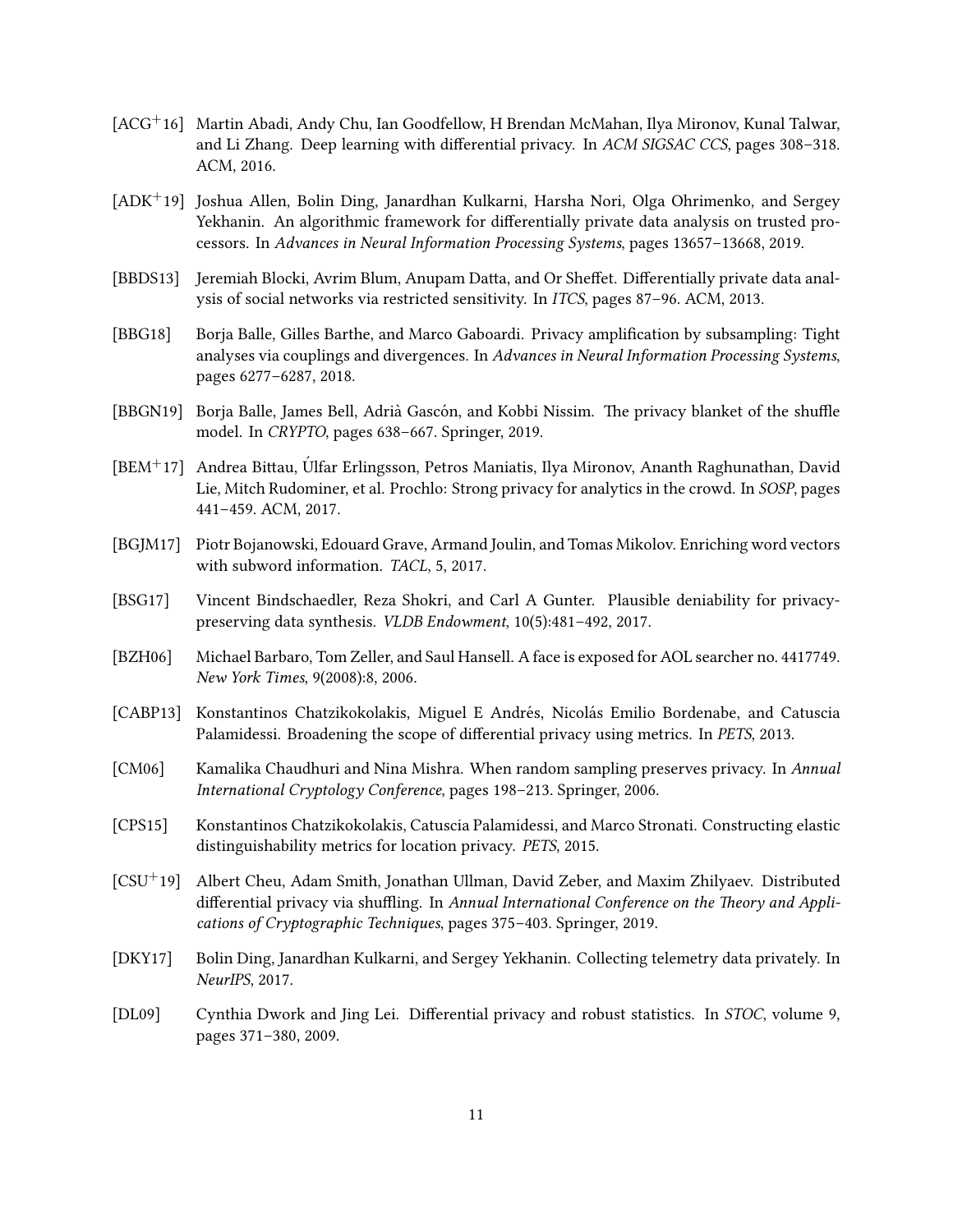- <span id="page-11-0"></span>[DMNS06] Cynthia Dwork, Frank McSherry, Kobbi Nissim, and Adam Smith. Calibrating noise to sensitivity in private data analysis. In TCC, pages 265–284. Springer, 2006.
- <span id="page-11-14"></span>[DS10] Cynthia Dwork and Adam Smith. Differential privacy for statistics: What we know and what we want to learn. *Journal of Privacy and Confidentiality*,  $1(2)$ , 2010.
- <span id="page-11-8"></span>[EFM+19] Ulfar Erlingsson, Vitaly Feldman, Ilya Mironov, Ananth Raghunathan, Kunal Talwar, and ´ Abhradeep Thakurta. Amplification by shuffling: From local to central differential privacy via anonymity. In ACM-SIAM, 2019.
- <span id="page-11-7"></span>[EPK14] Ulfar Erlingsson, Vasyl Pihur, and Aleksandra Korolova. Rappor: Randomized aggregatable ´ privacy-preserving ordinal response. In ACM SIGSAC CCS, 2014.
- <span id="page-11-4"></span>[FBDD20] Oluwaseyi Feyisetan, Borja Balle, Thomas Drake, and Tom Diethe. Privacy- and utilitypreserving textual analysis via calibrated multivariate perturbations. In ACM WSDM, 2020.
- <span id="page-11-9"></span>[FDBD19] Oluwaseyi Feyisetan, Thomas Drake, Borja Balle, and Tom Diethe. Privacy-preserving active learning on sensitive data for user intent classification. *arXiv preprint arXiv:1903.11112*, 2019.
- <span id="page-11-3"></span>[FDD19] Oluwaseyi Feyisetan, Tom Diethe, and Thomas Drake. Leveraging hierarchical representations for preserving privacy and utility in text. In IEEE ICDM, 2019.
- <span id="page-11-2"></span>[FDM19] Natasha Fernandes, Mark Dras, and Annabelle McIver. Generalised differential privacy for text document processing. Principles of Security and Trust, 2019.
- <span id="page-11-10"></span>[FMTT18] Vitaly Feldman, Ilya Mironov, Kunal Talwar, and Abhradeep Thakurta. Privacy amplification by iteration. In FOCS, pages 521–532. IEEE, 2018.
- <span id="page-11-11"></span>[Gab99] Xavier Gabaix. Zipf's law for cities: an explanation. The Quarterly journal of economics, 114(3):739–767, 1999.
- <span id="page-11-13"></span>[GDGK18] Quan Geng, Wei Ding, Ruiqi Guo, and Sanjiv Kumar. Truncated laplacian mechanism for approximate differential privacy. arXiv preprint arXiv:1810.00877, 2018.
- <span id="page-11-12"></span>[Has70] W Keith Hastings. Monte carlo sampling methods using markov chains and their applications. 1970.
- <span id="page-11-1"></span>[KKMN09] Aleksandra Korolova, Krishnaram Kenthapadi, Nina Mishra, and Alexandros Ntoulas. Releasing search queries and clicks privately. In WebConf. ACM, 2009.
- <span id="page-11-6"></span>[KLN+11] Shiva Kasiviswanathan, Homin Lee, Kobbi Nissim, Sofya Raskhodnikova, and Adam Smith. What can we learn privately? SIAM Journal on Computing, 40(3), 2011.
- <span id="page-11-5"></span>[KMA+19] Peter Kairouz, H. Brendan McMahan, Brendan Avent, Aurelien Bellet, Mehdi Bennis, Ar- ´ jun Nitin Bhagoji, Keith Bonawitz, Zachary Charles, Graham Cormode, Rachel Cummings, Rafael G. L. D'Oliveira, Salim El Rouayheb, David Evans, Josh Gardner, Zachary Garrett, Adrià Gascón, Badih Ghazi, Phillip B. Gibbons, Marco Gruteser, Zaid Harchaoui, Chaoyang He, Lie He, Zhouyuan Huo, Ben Hutchinson, Justin Hsu, Martin Jaggi, Tara Javidi, Gauri Joshi, Mikhail Khodak, Jakub Konečný, Aleksandra Korolova, Farinaz Koushanfar, Sanmi Koyejo, Tancrède Lepoint, Yang Liu, Prateek Mittal, Mehryar Mohri, Richard Nock, Ayfer Özgür, Rasmus Pagh,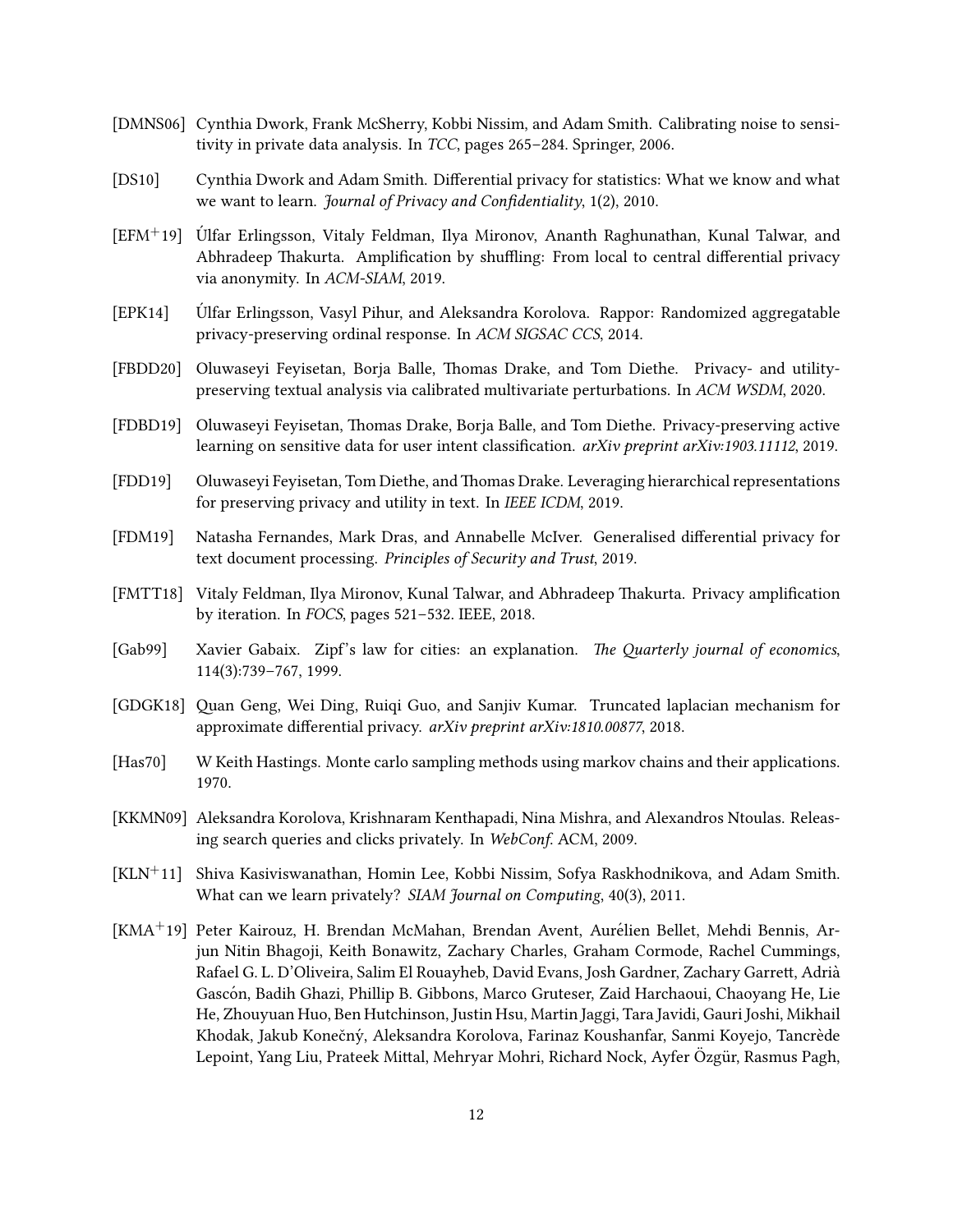Mariana Raykova, Hang Qi, Daniel Ramage, Ramesh Raskar, Dawn Song, Weikang Song, Sebastian U. Stich, Ziteng Sun, Ananda Theertha Suresh, Florian Tramèr, Praneeth Vepakomma, Jianyu Wang, Li Xiong, Zheng Xu, Qiang Yang, Felix X. Yu, Han Yu, and Sen Zhao. Advances and open problems in federated learning, 2019.

- <span id="page-12-4"></span>[KNRS13] Shiva Prasad Kasiviswanathan, Kobbi Nissim, Sofya Raskhodnikova, and Adam Smith. Analyzing graphs with node differential privacy. In Theory of Cryptography Conference, pages 457–476. Springer, 2013.
- <span id="page-12-13"></span>[LPP20] Peeter Laud, Alisa Pankova, and Martin Pettai. A framework of metrics for differential privacy from local sensitivity. Proceedings on Privacy Enhancing Technologies, 2020(2):175–208, 2020.
- <span id="page-12-5"></span>[LQS12] Ninghui Li, Wahbeh Qardaji, and Dong Su. On sampling, anonymization, and differential privacy or, k-anonymization meets differential privacy. In ASIA-CCS, pages 32-33, 2012.
- <span id="page-12-11"></span>[MRR+53] Nicholas Metropolis, Arianna W Rosenbluth, Marshall N Rosenbluth, Augusta H Teller, and Edward Teller. Equation of state calculations by fast computing machines. The journal of chemical physics, 21(6):1087–1092, 1953.
- <span id="page-12-8"></span> $[MSC^+13]$  Tomas Mikolov, Ilya Sutskever, Kai Chen, Greg S Corrado, and Jeff Dean. Distributed representations of words and phrases and their compositionality. In NeurIPS, pages 3111–3119, 2013.
- <span id="page-12-7"></span>[MSZ15] Mahnush Movahedi, Jared Saia, and Mahdi Zamani. Secure multi-party shuffling. In International Colloquium on Structural Information and Communication Complexity, pages 459–473. Springer, 2015.
- <span id="page-12-10"></span>[MT07] Frank McSherry and Kunal Talwar. Mechanism design via differential privacy. In FOCS, volume 7, pages 94–103, 2007.
- <span id="page-12-3"></span>[NRS07] Kobbi Nissim, Sofya Raskhodnikova, and Adam Smith. Smooth sensitivity and sampling in private data analysis. In  $ACM$  Symposium on Theory of Computing, pages 75–84. ACM, 2007.
- <span id="page-12-9"></span>[PSM14] Jeffrey Pennington, Richard Socher, and Christopher Manning. Glove: Global vectors for word representation. In EMNLP, pages 1532–1543, 2014.
- <span id="page-12-0"></span>[SS15] Reza Shokri and Vitaly Shmatikov. Privacy-preserving deep learning. In ACM CCS, pages 1310–1321, 2015.
- <span id="page-12-12"></span> $[STT<sup>+</sup>12]$  Reza Shokri, George Theodorakopoulos, Carmela Troncoso, Jean-Pierre Hubaux, and Jean-Yves Le Boudec. Protecting location privacy: optimal strategy against localization attacks. In ACM CCS, pages 617–627. ACM, 2012.
- <span id="page-12-1"></span>[Swe02] Latanya Sweeney. k-anonymity: A model for protecting privacy. IJUFKS, 10(05):557–570, 2002.
- <span id="page-12-2"></span>[Tea17] Apple's Differential Privacy Team. Learning with privacy at scale. Apple Machine Learning Journal, 1(9), 2017.
- <span id="page-12-6"></span>[War65] Stanley L Warner. Randomized response: A survey technique for eliminating evasive answer bias. Journal of the American Statistical Association, 60(309):63–69, 1965.